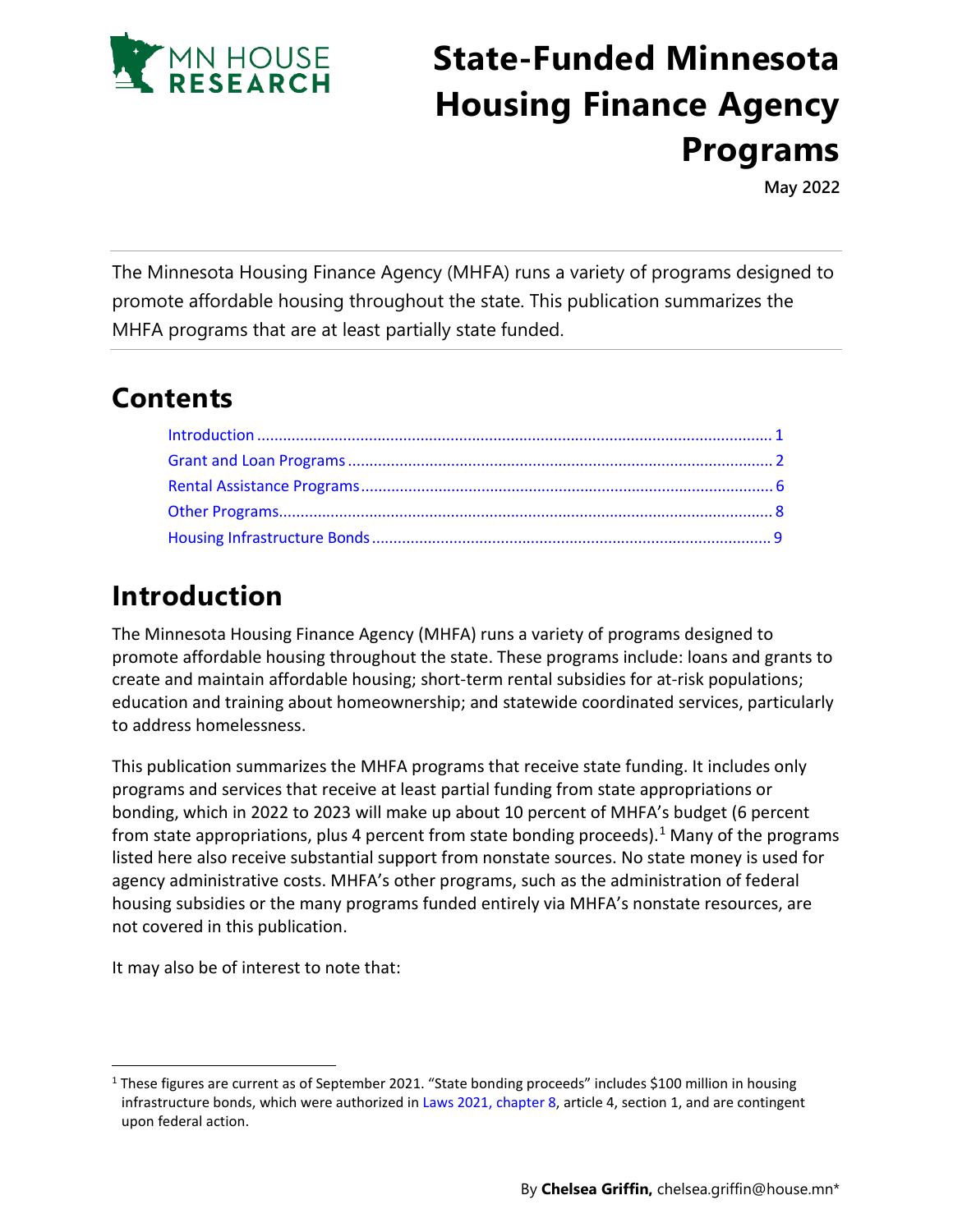- MHFA does not own or operate any housing; instead it depends primarily on private sector and nonprofit delivery partners, such as lenders, property managers, developers, and social service providers.
- Generally, MHFA's requests for proposals are published in the spring, with funding being distributed the following fall, but timelines vary. (See the MHFA website<sup>[2](#page-1-1)</sup> for exact program details.)
- MHFA's mission is focused on affordable housing: More than 75 percent of renters assisted by MHFA have an annual income under \$20,000, and the median annual household income of homebuyers assisted by MHFA is under \$55,000.

The following are acronyms used in this publication:

- AMI Area Median Income, as determined by the U.S. Department of Housing and Urban Development (for 2021, this ranged from \$104,900 for a family of four in the metro area to \$93,100 statewide, to around \$56,500 in some rural counties)
- MHI Median Household Income, as a percent of the statewide median income (around \$71,300 in 2019; this is calculated differently than AMI)
- RFP Request for Proposal, a formal application process

## <span id="page-1-0"></span>**Grant and Loan Programs**

#### **Economic Development and Housing Challenge (EDHC)**

Also called: Challenge Program *[Minnesota Statutes §](https://www.revisor.mn.gov/statutes/cite/462A.33) 462A.33* 

Funds the construction, purchase, financing, and redevelopment of single-family homes and multifamily rental properties with deferred loans. Primary source of workforce housing and has a specific goal of enhancing economic development. Assistance given through an RFP process, with preference for projects with nonstate resources invested, and no maximum loan amount. Owner/tenant income limit is 115 percent AMI for homes, and 80 percent AMI for rentals; these are some of the most generous limits for a MHFA program.

| Type    | Assistance                                                           | Income                                     | Demographics                  | <b>State Funding</b>                                                                              |
|---------|----------------------------------------------------------------------|--------------------------------------------|-------------------------------|---------------------------------------------------------------------------------------------------|
| Rentals | Assistance for 83<br>units, avg.<br>assistance<br>\$117,030 per unit | <b>Recipient MHI:</b><br>22.2% or \$20,370 | Households of<br>color: 69.9% | FY14-15 \$28.406M<br>FY16-17 \$25.85M<br>FY18-19 \$25.85M<br>FY20-21 \$30.85M<br>FY22-23 \$28.65M |

#### **EDHC FY2020 Performance**

<span id="page-1-1"></span><sup>2</sup> www.mnhousing.gov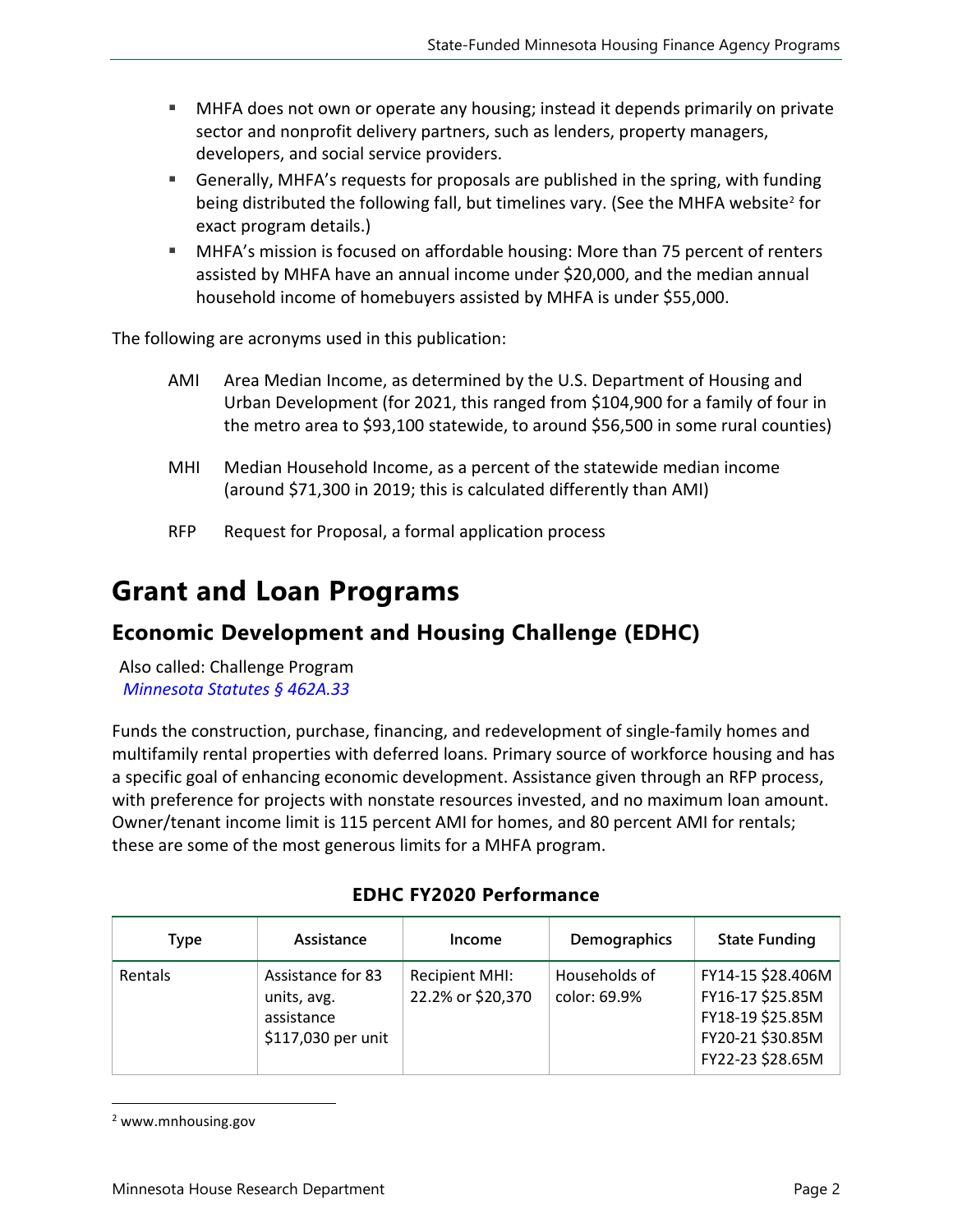## **Greater Minnesota Workforce Housing Development Program**

Also called: Workforce Housing *[Minnesota Statutes §](https://www.revisor.mn.gov/statutes/cite/462A.39) 462A.39*

Created in 2015 and moved from the Department of Employment and Economic Development (DEED) to MHFA in 2017, the Greater Minnesota Workforce Housing Development program provides grants and deferred loans for market rate workforce housing in greater Minnesota, with a 50 percent local match requirement. Preference for communities with under 30,000 people. No tenant income limits.

| <b>Development Program FY2020 Performance</b>                        |                                 |                                       |                                         |                                                              |  |
|----------------------------------------------------------------------|---------------------------------|---------------------------------------|-----------------------------------------|--------------------------------------------------------------|--|
| <b>State Funding</b><br>Demographics<br>Assistance<br>Type<br>Income |                                 |                                       |                                         |                                                              |  |
| Rentals                                                              | Assistance for 99<br>households | <b>Recipient MHI:</b><br>Not reported | Households of<br>color: Not<br>reported | FY16-17 \$4M<br>FY18-19 \$4M<br>FY20-21 \$4M<br>FY22-23 \$4M |  |

# **Greater Minnesota Workforce Housing**

## **Homeownership Assistance Fund (HAF)**

Also called: Down Payment Assistance; Deferred Payment Loans *[Minnesota Statutes](https://www.revisor.mn.gov/statutes/cite/462A.21) § 462A.21, subd. 8*

Interest-free deferred loans for down payment and closing costs to income-eligible first-time homebuyers. Homebuyer education, credit score, and borrower investment in the purchase are required. Maximum loan amount is \$10,000. Maximum income for 11-county metropolitan area/Dodge and Olmsted counties is \$72,000. Maximum income for all other counties is \$64,000. The maximum purchase price for the 11-county metropolitan area is \$330,100. The maximum purchase price for all other counties is \$283,300.

#### **HAF FY2020 Performance**

| Type                                        | Assistance                        | Income                                     | Demographics                  | <b>State Funding</b>                                                                        |
|---------------------------------------------|-----------------------------------|--------------------------------------------|-------------------------------|---------------------------------------------------------------------------------------------|
| Single Family-<br>Deferred Payment<br>Loans | 3,361 loans, avg.<br>loan \$8,716 | <b>Recipient MHI:</b><br>58.7% or \$53,899 | Households of<br>color: 35.9% | FY14-15 \$1.66M<br>FY16-17 \$1.77M<br>FY18-19 \$1.77M<br>FY20-21 \$1.77M<br>FY22-23 \$2.77M |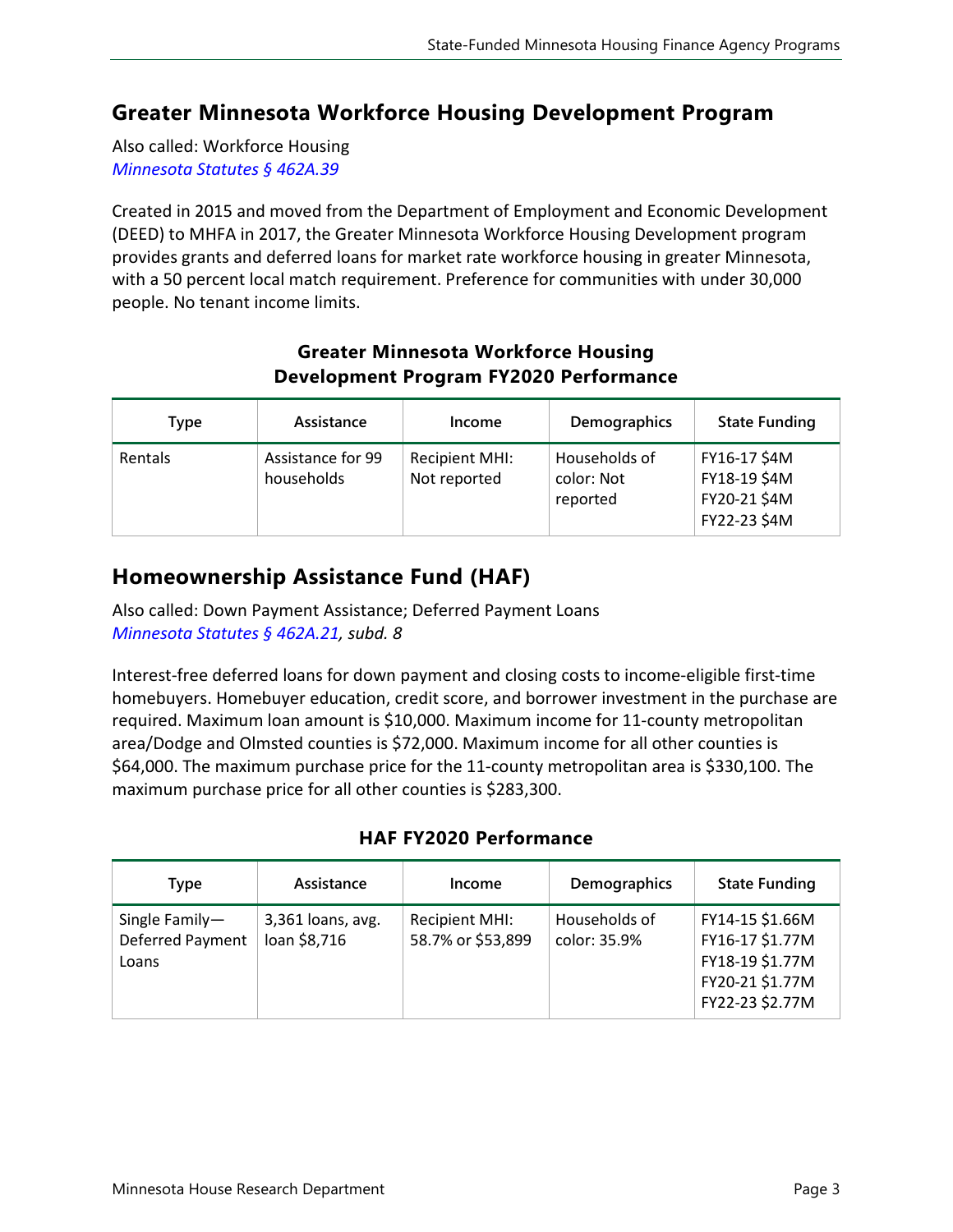## **Housing Trust Fund (HTF)**

Also called: Supportive Housing Operating Subsidies *[Minnesota Statutes §](https://www.revisor.mn.gov/statutes/cite/462A.201) 462A.201*

Grants to cover the costs of operating supportive housing.

Rental assistance features are covered in the "Rental Assistance Programs" portion of this publication below. The construction, acquisition, and rehabilitation of supportive housing is funded through housing infrastructure bonds.

| Type                                                       | Assistance                                                                          | Income                                    | Demographics                  | <b>State Funding</b>                                                                                  |
|------------------------------------------------------------|-------------------------------------------------------------------------------------|-------------------------------------------|-------------------------------|-------------------------------------------------------------------------------------------------------|
| Supportive<br><b>Housing Operating</b><br><b>Subsidies</b> | Assistance for 644<br>units, avg.<br>assistance \$1,940<br>per household or<br>unit | <b>Recipient MHI:</b><br>10.1% or \$9,252 | Households of<br>color: 59.7% | FY14-15 \$21.551M<br>FY16-17 \$21.292M<br>FY18-19 \$23.292M<br>FY20-21 \$23.292M<br>FY22-23 \$23.292M |

#### **HTF FY2020 Performance**

## **Preservation Affordable Rental Investment Fund (PARIF)**

Also called: Affordable Rental Investment; Preservation *[Minnesota Statutes §](https://www.revisor.mn.gov/statutes/cite/462A.05) 462A.05, subds. 3b and 39, and § [462A.21,](https://www.revisor.mn.gov/statutes/cite/462A.21) subd. 8b*

Deferred loans for the repair, rehabilitation, acquisition, debt restructuring, and stabilization of federally assisted rental housing at risk of aging out of a federal program. In exchange for the loan, the owner agrees to extend the existing federal affordability protections for the maximum term permitted and to give local entities the right of first refusal to buy the property. There is no maximum loan amount.

#### **PARIF FY2020 Performance**

| Type    | Assistance | Income                | Demographics                | <b>State Funding</b>                                                                             |
|---------|------------|-----------------------|-----------------------------|--------------------------------------------------------------------------------------------------|
| Rentals | 0 loans    | Recipient MHI:<br>N/A | Households of<br>color: N/A | FY14-15 \$8.436M<br>FY16-17 \$8.436M<br>FY18-19 \$8.436M<br>FY20-21 \$8.436M<br>FY22-23 \$8.436M |

#### **Preservation—Publicly Owned Housing Program (POHP)**

(funded via General Obligation Bonds) Also called: Public Housing Rehabilitation *[Minnesota Statutes §](https://www.revisor.mn.gov/statutes/cite/462A.202) 462A.202*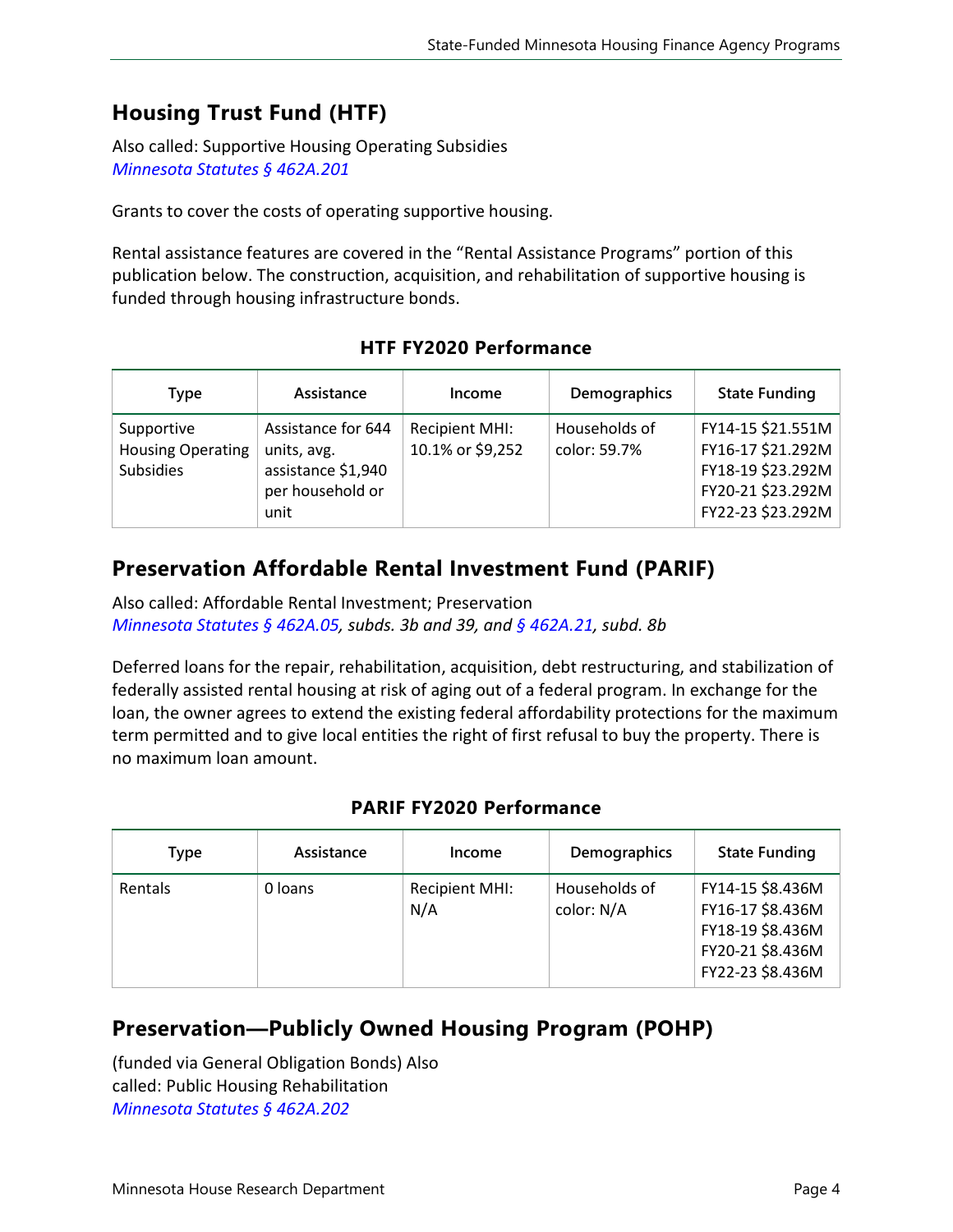Deferred loans with or without interest to eligible local units of government to construct, acquire, or rehabilitate low-income rental housing financed by the federal government and publicly owned. Funded via state general obligation bonds, the program only pays for nonrecurring capital costs that add value or life to the buildings.

| Type    | Assistance                                                          | Income                              | Demographics                  | <b>State Funding</b>                                                     |
|---------|---------------------------------------------------------------------|-------------------------------------|-------------------------------|--------------------------------------------------------------------------|
| Rentals | Assistance for 996<br>units, avg.<br>assistance \$9,695<br>per unit | Recipient MHI:<br>12.7% or \$11,676 | Households of<br>color: 24.1% | 2014 Act: \$20M<br>2017 Act: \$10M<br>2018 Act: \$10M<br>2020 Act: \$16M |

#### **POHP FY2020 Performance**

## **Rehabilitation Loan Program (RLP)**

Also called: Housing Rehabilitation; Single Family Rehabilitation Loans *[Minnesota Statutes §](https://www.revisor.mn.gov/statutes/cite/462A.05) 462A.05, subds. 14 and 14a*

Deferred, no-interest loans of up to \$27,000 to low-income homeowners to improve safety, livability, or energy efficiency of their homes, including some emergency loans. Loan term is for 10 to 15 years, with forgiveness possible at maturity. Income limits are adjusted by household size, ranging from \$21,000 for a single person household to \$30,000 for a four-person household. Other borrower assets cannot exceed \$25,000.

**RLP FY2020 Performance**

| Type          | Assistance                                                       | Income                                   | Demographics                 | <b>State Funding</b>                                                                             |
|---------------|------------------------------------------------------------------|------------------------------------------|------------------------------|--------------------------------------------------------------------------------------------------|
| Single Family | Assistance for 212<br>households,<br>avg. assistance<br>\$21,994 | <b>Recipient MHI:</b><br>17% or \$15,591 | Households of<br>color: 9.4% | FY14-15 \$5.544M<br>FY16-17 \$5.544M<br>FY18-19 \$5.544M<br>FY20-21 \$5.544M<br>FY22-23 \$5.544M |

## **Rental Rehabilitation Deferred Loan (RRDL)**

Also called: Housing Rehabilitation; Rental Rehabilitation Loans *[Minnesota Statutes §](https://www.revisor.mn.gov/statutes/cite/462A.05) 462A.05, subd. 14, and § [462A.33](https://www.revisor.mn.gov/statutes/cite/462A.33)*

Deferred no-interest loans to make health and safety improvements to existing affordable rental housing in greater Minnesota. Loan term is typically 20 years, with partial forgiveness possible at maturity, maximum loan is \$35,000 per unit or \$500,000 per project. Tenant income limit is 80 percent of AMI.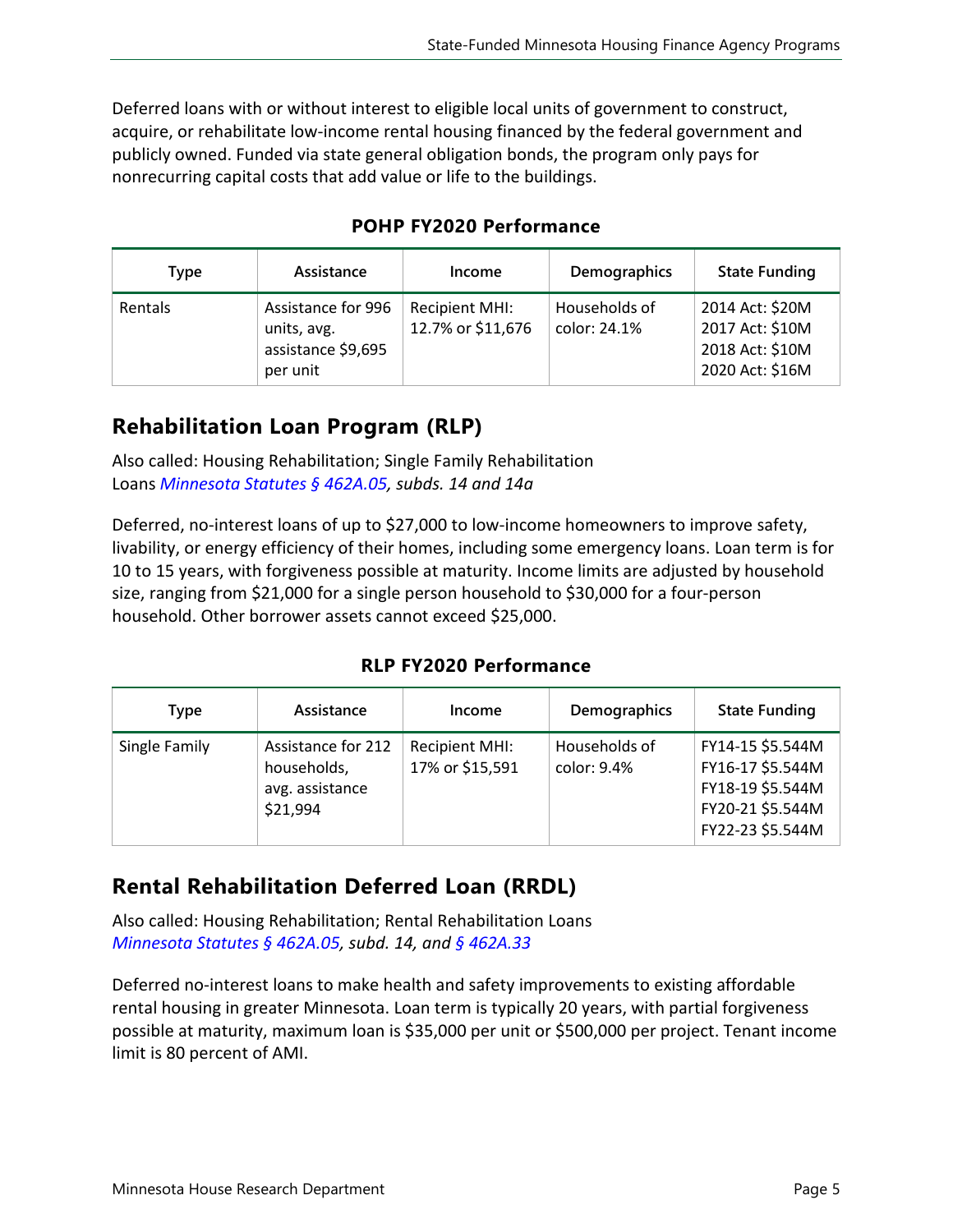| Type    | Assistance                                                          | Income                                     | <b>Demographics</b>           | <b>State Funding</b>                                                                             |
|---------|---------------------------------------------------------------------|--------------------------------------------|-------------------------------|--------------------------------------------------------------------------------------------------|
| Rentals | Assistance for 86<br>units, avg.<br>assistance \$15,639<br>per unit | <b>Recipient MHI:</b><br>18.7% or \$17,125 | Households of<br>color: 15.4% | FY14-15 \$6.276M<br>FY16-17 \$7.486M<br>FY18-19 \$7.486M<br>FY20-21 \$7.486M<br>FY22-23 \$7.486M |

**RRDL FY2020 Performance**

# <span id="page-5-0"></span>**Rental Assistance Programs**

## **Bridges**

Also called: Rental Assistance for Mentally Ill *[Minnesota Statutes §](https://www.revisor.mn.gov/statutes/cite/462A.2097) 462A.2097*

Rental assistance grants for people with serious mental illnesses and their families, allowing them to live in an integrated community setting until permanent housing becomes available. Program is administered by local housing organizations. Recipients pay 30 percent of their income for rent while on the waiting list for a permanent housing subsidy. Tenant income limit is 50 percent of AMI.

| Types   | Assistance                                                | Income                                     | <b>Demographics</b>           | <b>State Funding</b>                                                                             |
|---------|-----------------------------------------------------------|--------------------------------------------|-------------------------------|--------------------------------------------------------------------------------------------------|
| Rentals | 755 assisted, avg.<br>assistance \$6,911<br>per household | <b>Recipient MHI:</b><br>11.3% or \$10,368 | Households of<br>color: 31.5% | FY14-15 \$5.676M<br>FY16-17 \$8.176M<br>FY18-19 \$8.176M<br>FY20-21 \$8.676M<br>FY22-23 \$8.676M |

#### **Bridges FY2020 Performance**

## **Family Homeless Prevention and Assistance Program (FHPAP)**

#### *[Minnesota Statutes §](https://www.revisor.mn.gov/statutes/cite/462A.204) 462A.204*

Short-term assistance to families and individuals at risk of homelessness in the form of rent or mortgage assistance (usually three months or less), case management, and support services. Goal is to keep people in their current housing, and data indicates the program is very effective at keeping people out of shelters, with only 6 percent returning within a year. Funds are distributed through an RFP process to counties and tribal nations, as well as nonprofits in greater Minnesota, with no more than 10 percent for administration, and approximately half of the rest to cash assistance, half to support services.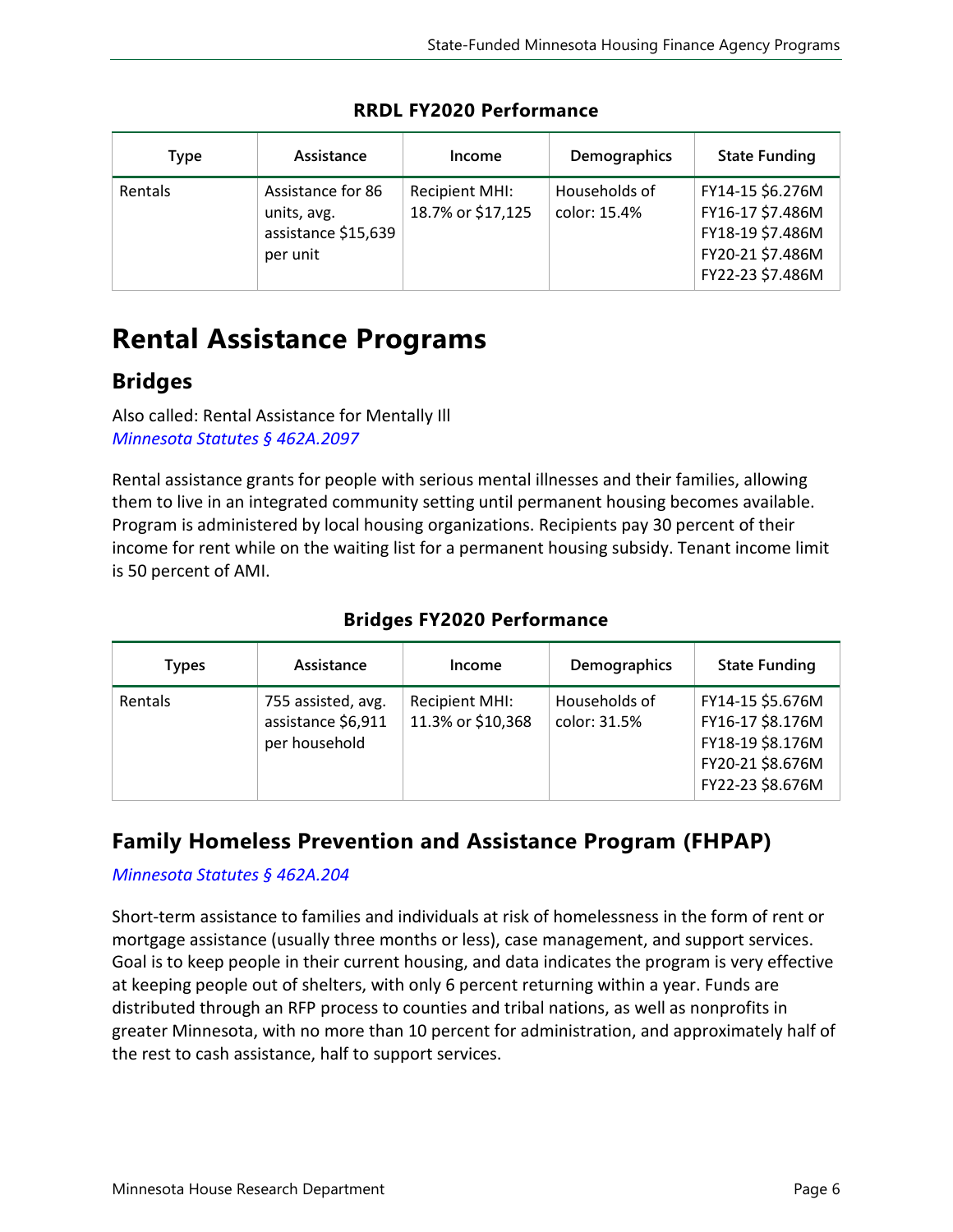| Type    | Assistance                                                     | Income                             | <b>Demographics</b>           | <b>State Funding</b>                                                                                  |
|---------|----------------------------------------------------------------|------------------------------------|-------------------------------|-------------------------------------------------------------------------------------------------------|
| Rentals | 4,557 assisted,<br>avg. assistance<br>\$2,017 per<br>household | Recipient MHI:<br>10.9% or \$9,972 | Households of<br>color: 61.8% | FY14-15 \$15.724M<br>FY16-17 \$17.038M<br>FY18-19 \$17.038M<br>FY20-21 \$20.538M<br>FY22-23 \$20.538M |

#### **FHPAP FY2020 Performance**

## **Homework Starts with Home**

Also called: Highly Mobile Students *[Minnesota Statutes §](https://www.revisor.mn.gov/statutes/cite/462A.201) 462A.201, subd. 2, and § [462A.204,](https://www.revisor.mn.gov/statutes/cite/462A.204) subd. 8*

A hybrid program combining FHPAP case management and support services with Housing Trust Fund rental assistance to target families with school-age children who are at risk of homelessness. Goal of enhancing school performance by supporting family stability.

#### **Homework Starts with Home FY2020 Performance**

| Type    | Assistance                                                | Income                            | <b>Demographics</b>         | <b>State Funding</b>                                                               |
|---------|-----------------------------------------------------------|-----------------------------------|-----------------------------|------------------------------------------------------------------------------------|
| Rentals | 191 assisted, avg.<br>assistance \$5,383<br>per household | Recipient MHI:<br>8.8% or \$8,052 | Households of<br>color: 77% | FY14-15 \$2M<br>FY16-17 \$2M<br>FY18-19 \$2M<br>FY20-21: \$3.5M<br>FY22-23: \$3.5M |

## **Housing Trust Fund (HTF)**

*[Minnesota Statutes §](https://www.revisor.mn.gov/statutes/cite/462A.201) 462A.201*

Rental assistance to households with a gross annual income up to 60 percent of AMI, with priority for those at 30 percent AMI.

#### **HTF FY2020 Performance**

| Type                     | Assistance                                                     | Income                             | Demographics                  | <b>State Funding</b>                                                                                  |
|--------------------------|----------------------------------------------------------------|------------------------------------|-------------------------------|-------------------------------------------------------------------------------------------------------|
| <b>Rental Assistance</b> | 1,464 assisted,<br>avg. assistance<br>\$8,638 per<br>household | Recipient MHI:<br>10.5% or \$9,636 | Households of<br>color: 62.3% | FY14-15 \$21.551M<br>FY16-17 \$21.292M<br>FY18-19 \$23.292M<br>FY20-21 \$23.292M<br>FY22-23 \$23.292M |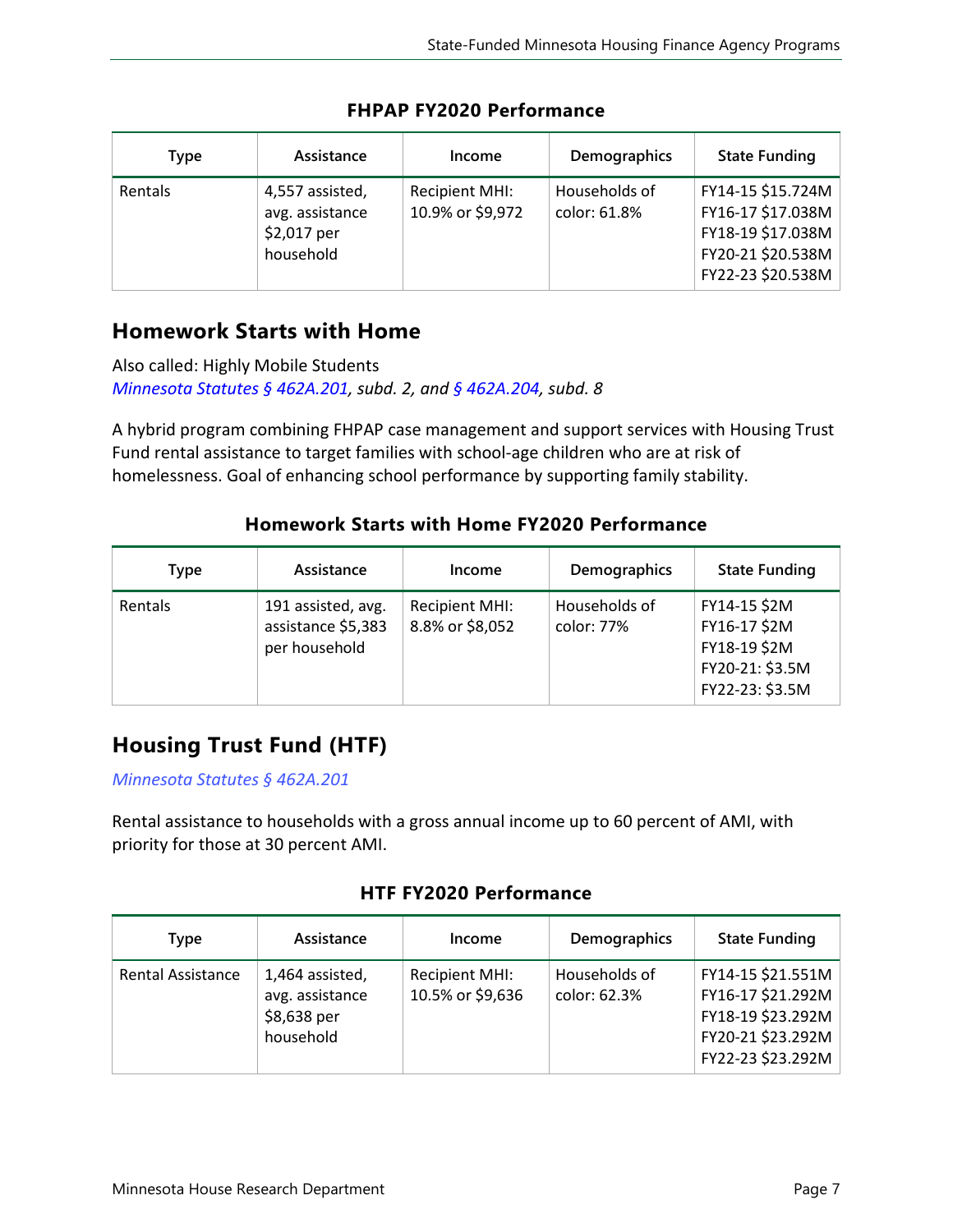# <span id="page-7-0"></span>**Other Programs**

## **Capacity Building**

Also called: Technical Assistance and Operating Support *[Minnesota Statutes §](https://www.revisor.mn.gov/statutes/cite/462A.207) 462A.07, subd. 6, and § [462A.21](https://www.revisor.mn.gov/statutes/cite/462A.21), subd. 3b*

Funds special projects, critical support services, infrastructure and capacity building, including the homelessness survey, the federally required Homeless Management Information System (HMIS), and regional coordination and planning for housing.

| Assistance                                            | <b>State Funding</b>                                                                       |
|-------------------------------------------------------|--------------------------------------------------------------------------------------------|
| Funds projects the usual metrics do not apply well to | FY14-15 \$750k<br>FY16-17 \$1.04M<br>FY18-19 \$1.29M<br>FY20-21 \$1.29M<br>FY22-23 \$1.29M |

#### **Capacity Building FY2020 Performance**

## **Enhanced Homeownership Capacity Initiative**

Also called: Homeownership Capacity *[Minnesota Statutes §](https://www.revisor.mn.gov/statutes/cite/462A.209) 462A.209* 

Pilot program to address racial disparities in homeownership through intensive education, training, and case management that prepares low-income families for success. Funds distributed through an RFP process to existing organizations that provide this support.

#### **Enhanced Homeownership Capacity Initiative FY2020 Performance**

| Assistance                                                     | Income                                     | Demographics                  | <b>State Funding</b>                                                                                      |
|----------------------------------------------------------------|--------------------------------------------|-------------------------------|-----------------------------------------------------------------------------------------------------------|
| 1,010 assisted,<br>avg. assistance<br>\$1,241 per<br>household | <b>Recipient MHI:</b><br>45.8% or \$42,000 | Households of<br>color: 82.9% | FY18-19 \$500k<br>FY20-21 \$500k<br>FY22-23 \$500k<br>(direct<br>appropriation to a<br>specific provider) |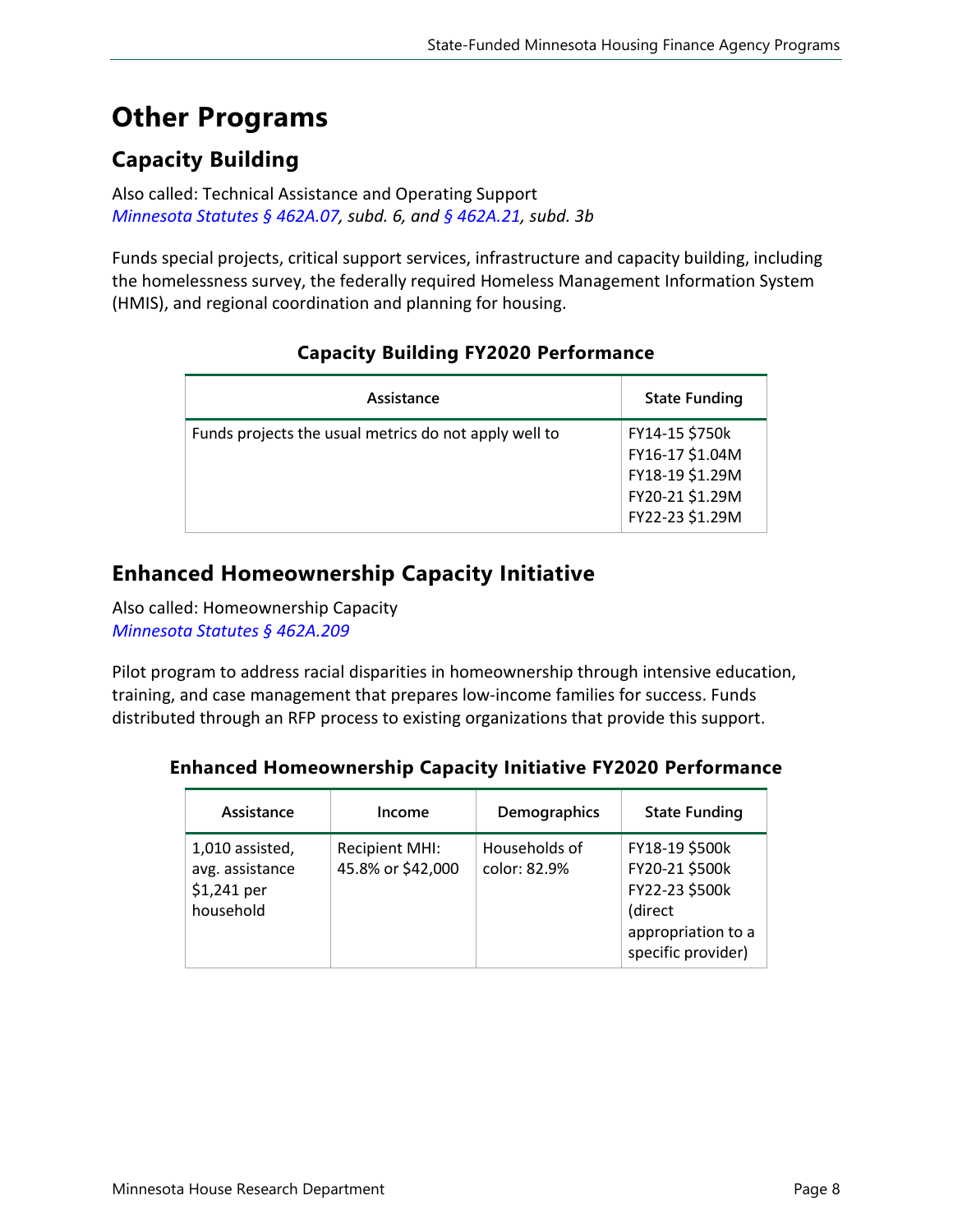## **Homeownership Education, Counseling, and Training (HECAT)**

Also called: Enhanced Homebuyer Counseling *[Minnesota Statutes §](https://www.revisor.mn.gov/statutes/cite/462A.209) 462A.209*

Provides training, counseling, and education to new homebuyers, those considering refinancing, and those at risk of foreclosure. Funds distributed through an RFP process to organizations providing these services.

| Assistance                                                    | Income                                     | Demographics                  | <b>State Funding</b>                                                                             |
|---------------------------------------------------------------|--------------------------------------------|-------------------------------|--------------------------------------------------------------------------------------------------|
| 23,155 assisted,<br>avg. assistance<br>\$204 per<br>household | <b>Recipient MHI:</b><br>45.2% or \$41,498 | Households of<br>color: 56.4% | FY14-15 \$1.582M<br>FY16-17 \$1.714M<br>FY18-19 \$1.714M<br>FY20-21 \$1.714M<br>FY22-23 \$1.714M |

# <span id="page-8-0"></span>**Housing Infrastructure Bonds**

Also called: HIBs *[Minnesota Statutes](https://www.revisor.mn.gov/statutes/cite/462A.37) § 462A.37*

Housing infrastructure bonds (HIBs) are a type of appropriation bond issued by MHFA. Principal and interest payments on the bonds are funded through legislative appropriations from the general fund. The bond proceeds may be used to finance acquisition, rehabilitation, and construction of a variety of housing types. The amounts of housing infrastructure bonds that MHFA is authorized to issue are stated in section [462A.37,](https://www.revisor.mn.gov/statutes/cite/462A.37) subdivisions 2 through 2h. More information on HIBs may be found o[n MHFA's website.](https://www.mnhousing.gov/sites/multifamily/hib)

The following table breaks down several HIB loans and grants in FY2020:

| Program                                        | Assistance                 | Income                      | Demographics  |
|------------------------------------------------|----------------------------|-----------------------------|---------------|
| EDHC-Multifamily New Construction <sup>3</sup> | 2 loans for 83 units, avg. | Recipient MHI: <sup>4</sup> | Households of |
|                                                | loan \$117,030 per unit    | 22% or \$20,370             | color: 70%    |
| <b>HIB New Construction</b>                    | 2 loans for 72 units, avg. | <b>Recipient MHI:</b>       | Households of |
|                                                | loan \$154,889 per unit    | 7% or \$6,168               | color: 54%    |

<span id="page-8-1"></span><sup>&</sup>lt;sup>3</sup> MHFA reported that no rehab units were funded with EDHC-MF dollars in FY2020.

<span id="page-8-2"></span><sup>&</sup>lt;sup>4</sup> MHFA noted that tenant demographics for rental units are reported by owners of agency-funded developments being monitored for compliance with program rules. Data include characteristics of tenants occupying developments funded prior to the reporting year, and the data are proxies for the tenants most likely to move into the units. Household income only reflects tenants with income reported in the last three years.